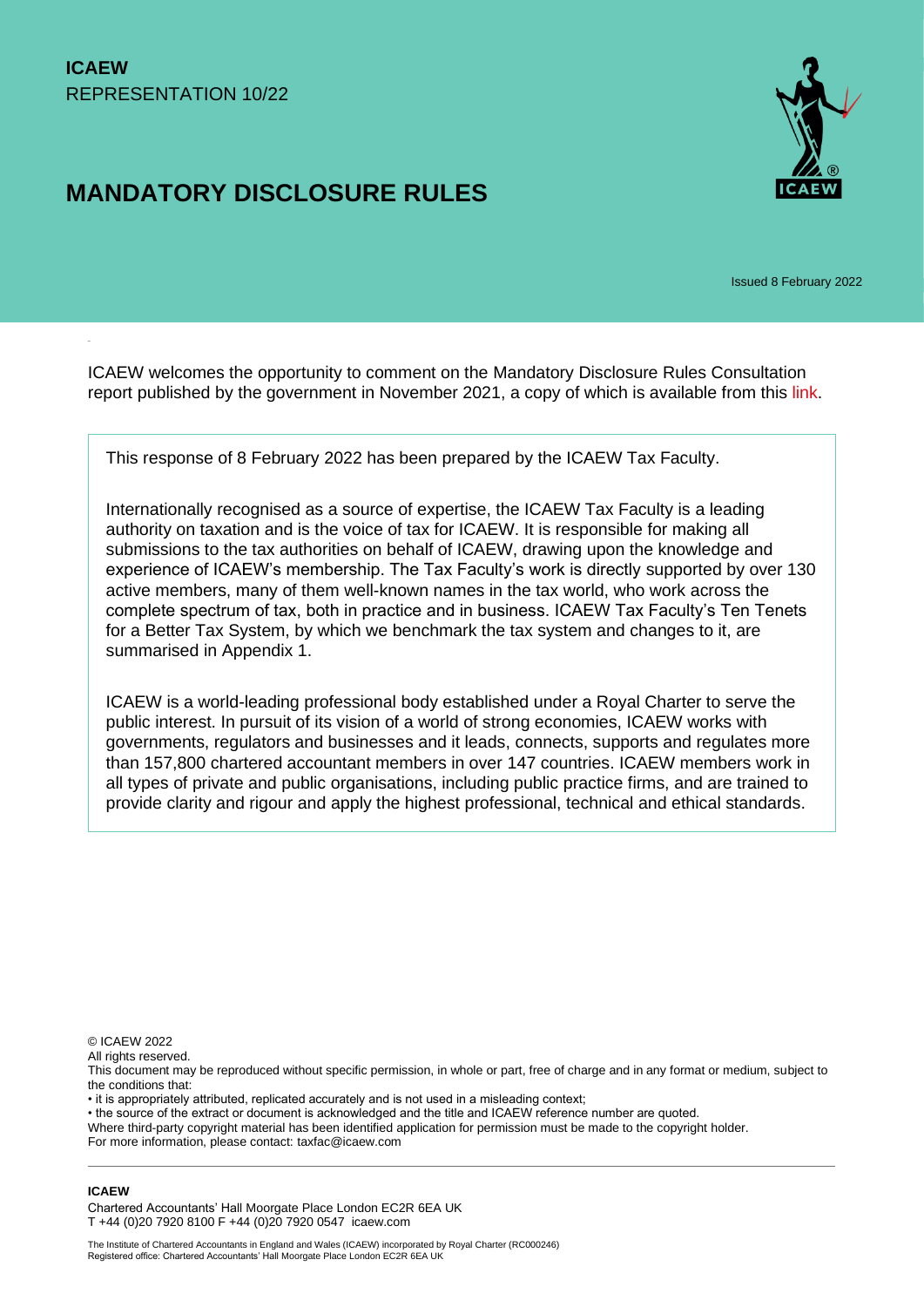### **KEY POINTS**

- 1. Following the narrowing of scope in relation to DAC6 announced on 31 December 2020, members consulted expected that they would not need to make a disclosure under the DAC6 rules as they simply did not advise on arrangements within the scope of Hallmark D. While the transition to the OECD Mandatory Disclosure Rules (MDR) does not represent a significant change in scope to DAC 6, members did recognise the need to continue to implement training to educate staff on the rules.
- 2. There appears to be a general consensus that these rules are focused on arrangements that might allow or facilitate tax evasion and therefore it is important that HMRC's interpretation is on all fours with this. Many members felt that further guidance around Hallmark D would have been useful and reiterated this point in relation to MDR.
- 3. ICAEW welcomes the removal of the criteria regarding membership with a professional body in the definition of an intermediary. This is because it would have been very complex for members to implement and oversee systems to manage this criterion. The increased territorial scope of MDR would have exacerbated this.
- 4. We have not provided individual responses to the questions in the consultation as it is our understanding that the MDR rules will follow the rules and guidance provided in respect of the DAC 6 provisions and therefore we have not had any significant new concerns raised by members in relation to scope. We have instead focused on the consistent messages from members associated with a small number of key concerns.
- 5. The biggest concern by far was regarding the requirement to report historic CRS avoidance arrangements as far back as 2014 which we discuss in more detail below.

### **REPORTING OF PRE-EXISTING ARRANGEMENTS**

- 6. There was unanimous feedback that the reporting requirements regarding historic arrangements were unreasonable, despite the limitations proposed in the consultation.
- 7. One of the biggest challenges raised was that existing statutory time limits around record keeping don't require records to be retained as far back as 2014.Some members were concerned that, given the GDPR legislation which came into force in 2018, they may have been forced to destroy some of these records since they would not legally be able to retain the relevant information without the client's permission to do so. The document retention policies of individual members would also mean that much information has been destroyed. In addition, staff turnover since 2014 will have been significant and so there will be a limit on the number of staff who would recall work done between 2014 and 2018.
- 8. While we understand the desire to closely align with the OECD MDR recommendations there were questions as to why it was necessary to include this look back period when the EU rules only required reporting of arrangements under Hallmark D (which was designed to align with OECD MDR) to 2018. Members were keen to understand why the government considers this extra compliance burden is justified.
- 9. Members are keen that this part of the proposals is reconsidered. If the government wishes to proceed with backdating to 2014 then it is important that guidance is provided so that members understand what procedures HMRC would consider adequate to ensure that there was no risk of penalties.
- 10. To be clear, while members do not expect to need to make any disclosures in relation to this look back period, their concern is that they wish to be compliant and to be able to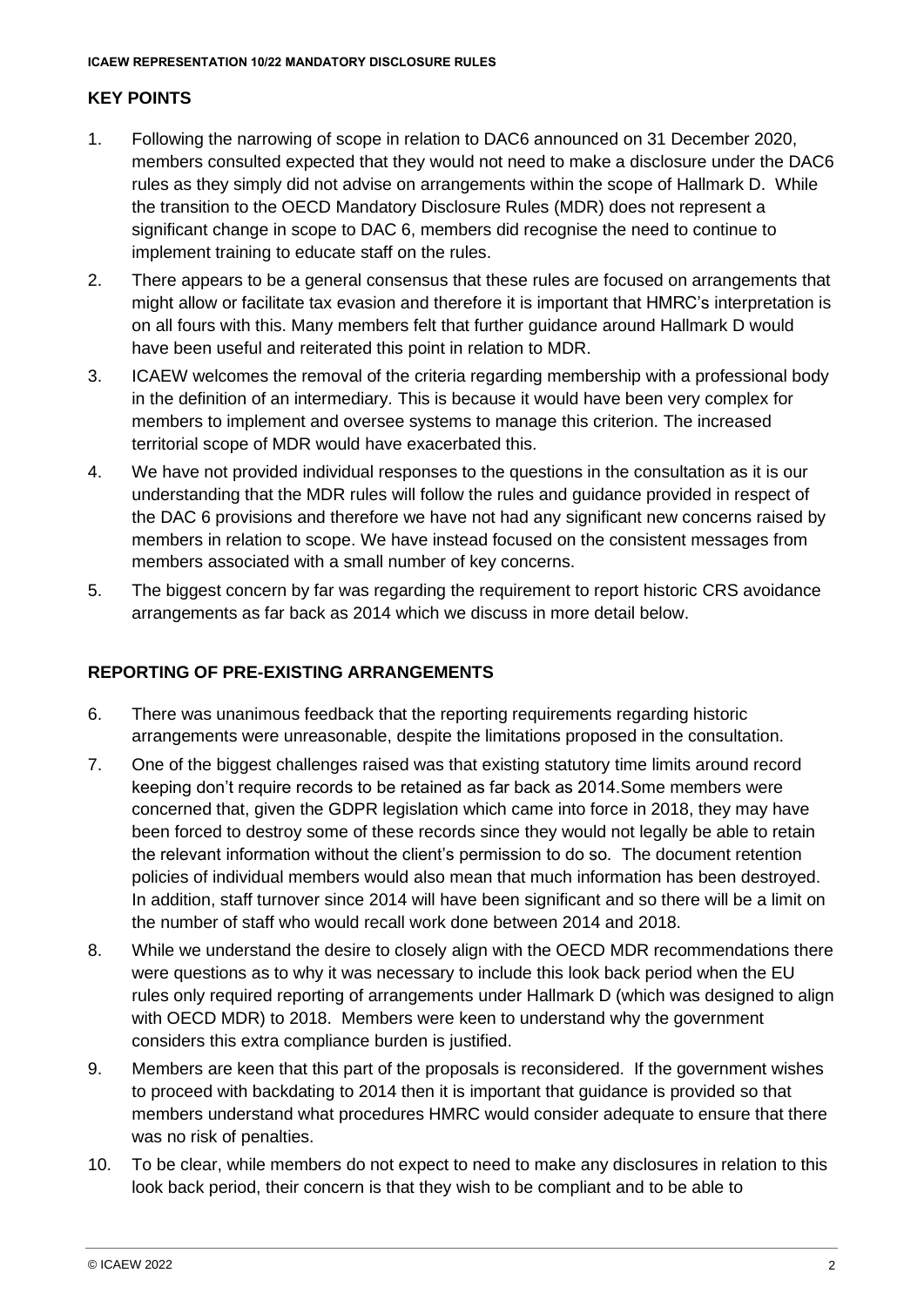demonstrate that compliance to HMRC, but the information limitations may make this almost impossible to do in practice.

11. Given all the challenges around information availability we would also ask that HMRC provides guidance in relation to how penalties would be applied to this look back period. Members indicated that it might be difficult to raise penalties for errors in backdated reporting because it would likely be problematic to evidence that an error had occurred. It is therefore hard to envisage the provisions around backdating to have any significant impact given the difficulties in imposing any sanctions for non- compliance.

# **SOFTWARE MATTERS**

- 12. Members thought that, given the scope of the rules had narrowed considerably, an online form would be a more appropriate way to report as opposed to an xml file upload.
- 13. This is because it was considered that a report under these rules would be a very rare event and therefore advisers were concerned at having to incur significant expense in relation to buying in or building the relevant technology to make a disclosure which might never be needed. Despite the low likelihood of needing to make a disclosure there was acknowledgement that the technology would have to be there 'just in case'. Leaving buying or building the technology until a disclosure obligation was identified would be too late due to the 30-day disclosure window.

# **OTHER MATTERS**

- 14. While not essential, members thought it might be helpful to understand how and when the information is going to be shared under MDR. Under DAC 6 we had more detail around this. This extra information would help in articulating the purpose and importance of the rules to clients and staff.
- 15. Members noted that the draft regulations did not include any clauses regarding HMRC issuing arrangement reference numbers, or the need to report such reference numbers on tax returns. They were looking for clarification that it was the case that there would be no arrangement reference number system.